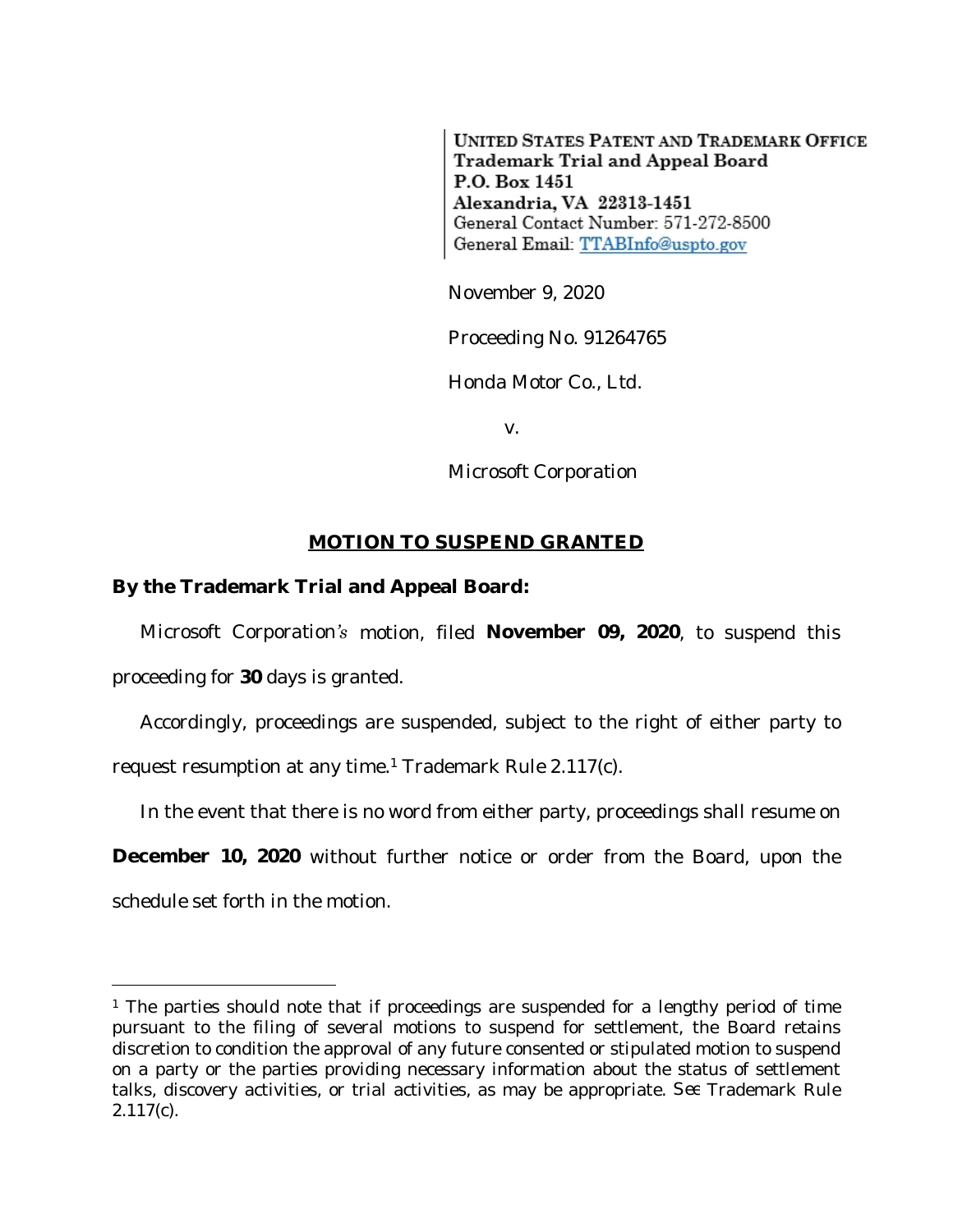## Proceeding No. 91264765

During the suspension period, the parties shall notify the Board of any change of address or email address for either the parties or their counsel. *See* Trademark Rule  $2.18(b)(1)$ . In addition, the parties are to promptly inform the Board of any other related cases, even if they become aware of such cases during the suspension period. Upon resumption, if appropriate, the Board may consolidate related Board cases.

Generally, the Federal Rules of Evidence apply to Board trials. Trial testimony is taken and introduced out of the presence of the Board during the assigned testimony periods. The parties may stipulate to a wide variety of matters, and many requirements relevant to the trial phase of Board proceedings are set forth in Trademark Rules 2.121 through 2.125. These include pretrial disclosures, the manner and timing of taking testimony, matters in evidence, and the procedures for submitting and serving testimony and other evidence, including affidavits, declarations, deposition transcripts, and stipulated evidence. Trial briefs shall be submitted in accordance with Trademark Rules 2.128(a) and (b). Oral argument at final hearing will be scheduled only upon the timely submission of a separate notice as allowed by Trademark Rule 2.129(a).

## **TIPS FOR FILING EVIDENCE, TESTIMONY, OR LARGE DOCUMENTS**

The Board requires each submission to meet the following criteria before it will be considered: 1) pages must be legible and easily read on a computer screen; 2) page orientation should be determined by its ease of viewing relevant text or evidence, for example, there should be no sideways or upside-down pages; 3) pages must appear in their proper order; 4) depositions and exhibits must be clearly